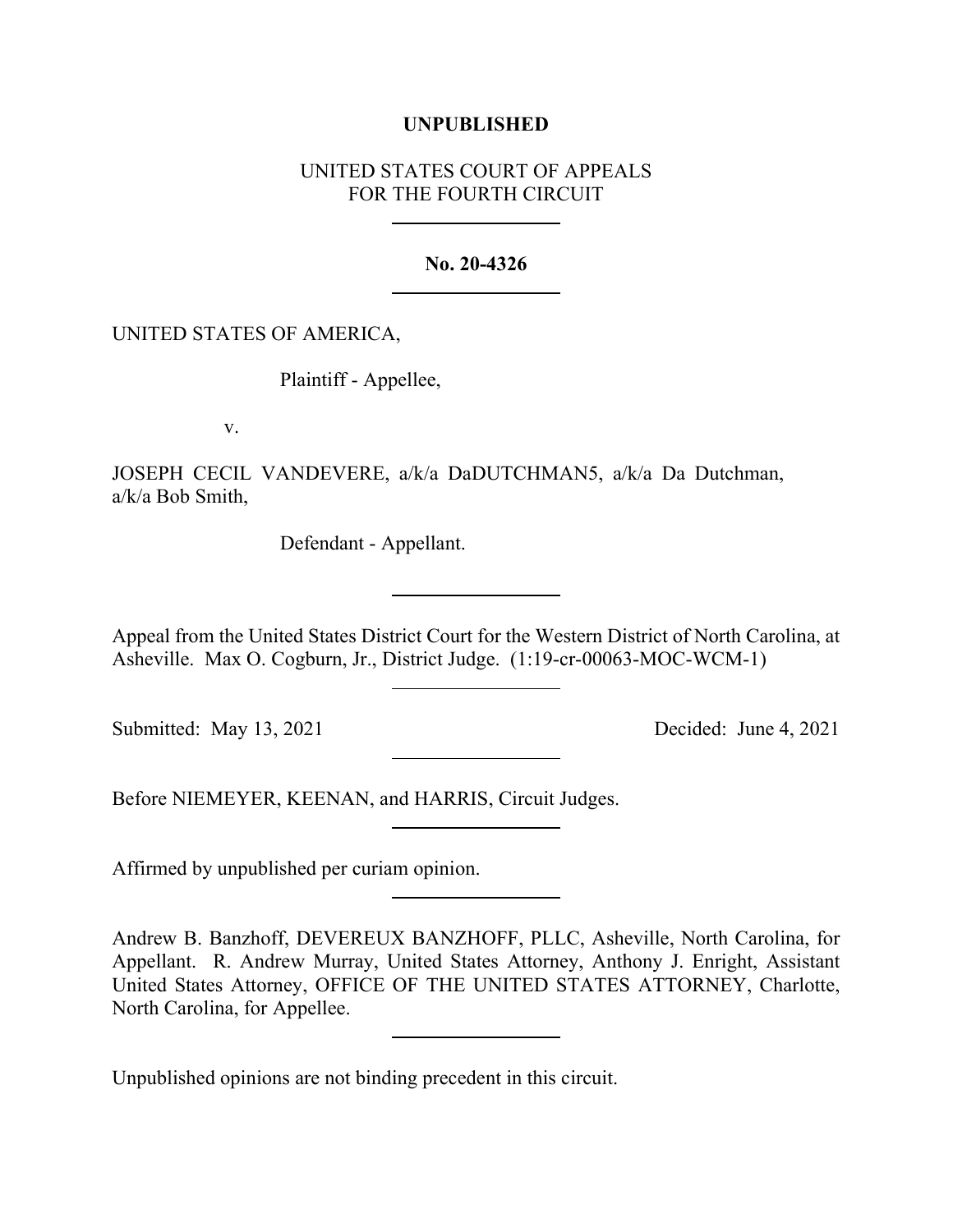#### PER CURIAM:

A jury convicted Joseph Cecil Vandevere of transmitting a threatening communication in interstate commerce, in violation of 18 U.S.C. § 875(c). On appeal, Vandevere maintains that the communication contained constitutionally protected speech and not an unprotected "true threat," and that the district court thus erred in denying his motions to dismiss the indictment and for a judgment of acquittal. Finding no reversible error, we affirm.

We review de novo the district court's denial of a Fed. R. Crim. P. 29 motion for a judgment of acquittal, *United States v. Tillmon*, 954 F.3d 628, 637 (4th Cir.), *cert. denied*, 140 S. Ct. 91 (2019), and whether a written communication is constitutionally protected speech or "an unprotected 'true threat,'" *United States v. Bly*, 510 F.3d 453, 457 (4th Cir. 2007). The transmission of threats in interstate commerce is prohibited by 18 U.S.C. § 875(c). To convict a defendant of violating § 875(c), the government must establish "(1) that the defendant knowingly transmitted a communication in interstate or foreign commerce; (2) that the defendant subjectively intended the communication as a threat; and (3) that the content of the communication contained a 'true threat' to kidnap or injure." *United States v. White*, 810 F.3d 212, 220-21 (4th Cir. 2016). "To prove the second element, the [g]overnment . . . must establish that the defendant transmitted the communication for the purpose of issuing a threat, or with knowledge that the communication will be viewed as a threat, or, perhaps, with reckless disregard for the likelihood that the communication will be viewed as a threat." *Id.* at 221 (internal quotation marks omitted).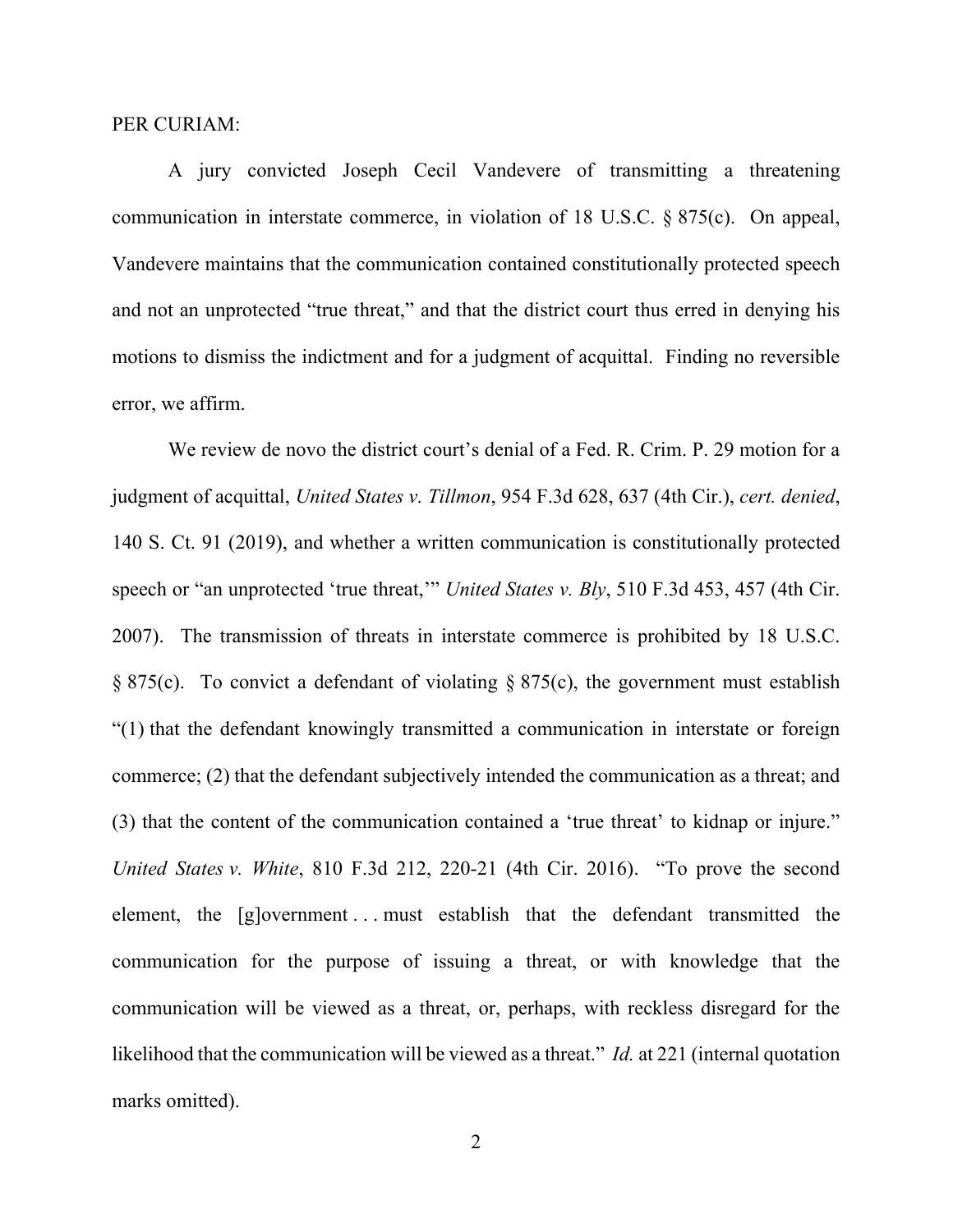"[A] true threat in the constitutional sense is one that a reasonable recipient who is familiar with the circumstances would interpret as a serious expression of an intent to do harm." *Id.* at 219 (internal quotation marks omitted). "The speaker need not actually intend to carry out the threat," because "a prohibition on true threats protects individuals from the fear of violence and from the disruption that fear engenders, in addition to protecting people from the possibility that the threatened violence will occur." *Virginia v. Black*, 538 U.S. 343, 359-60 (2003) (brackets and internal quotation marks omitted).

In analyzing the parameters of the First Amendment's protection of threatening language in *Watts v. United States*, 394 U.S. 705 (1969), the Supreme Court identified four factors in determining that the statement at issue in that case was not a true threat. The Court noted that Watts' communication was: (1) made in jest; (2) to a public audience; (3) in political opposition to the President; and (4) conditioned upon an event the speaker himself vowed would never occur. *Id.* at 707-08; *see also United States v. Lockhart*, 382 F.3d 447, 451-52 (4th Cir. 2004) (applying these four factors and finding that statement contained a true threat).

In applying these four factors to Vandevere's case, we conclude that his statement, directed to a private party on Twitter, contained a true threat. We note first that a reasonable recipient familiar with the context would have felt threatened by the message and would not have construed it as a joke. Second, unlike the statement made to the public in *Watts*, the tweet here was specifically directed at one person, albeit in a public forum. Third, the tweet was not communicated in a manner to engage anyone in public discourse regarding his political beliefs. Finally, viewing the tweet in the context in which it was